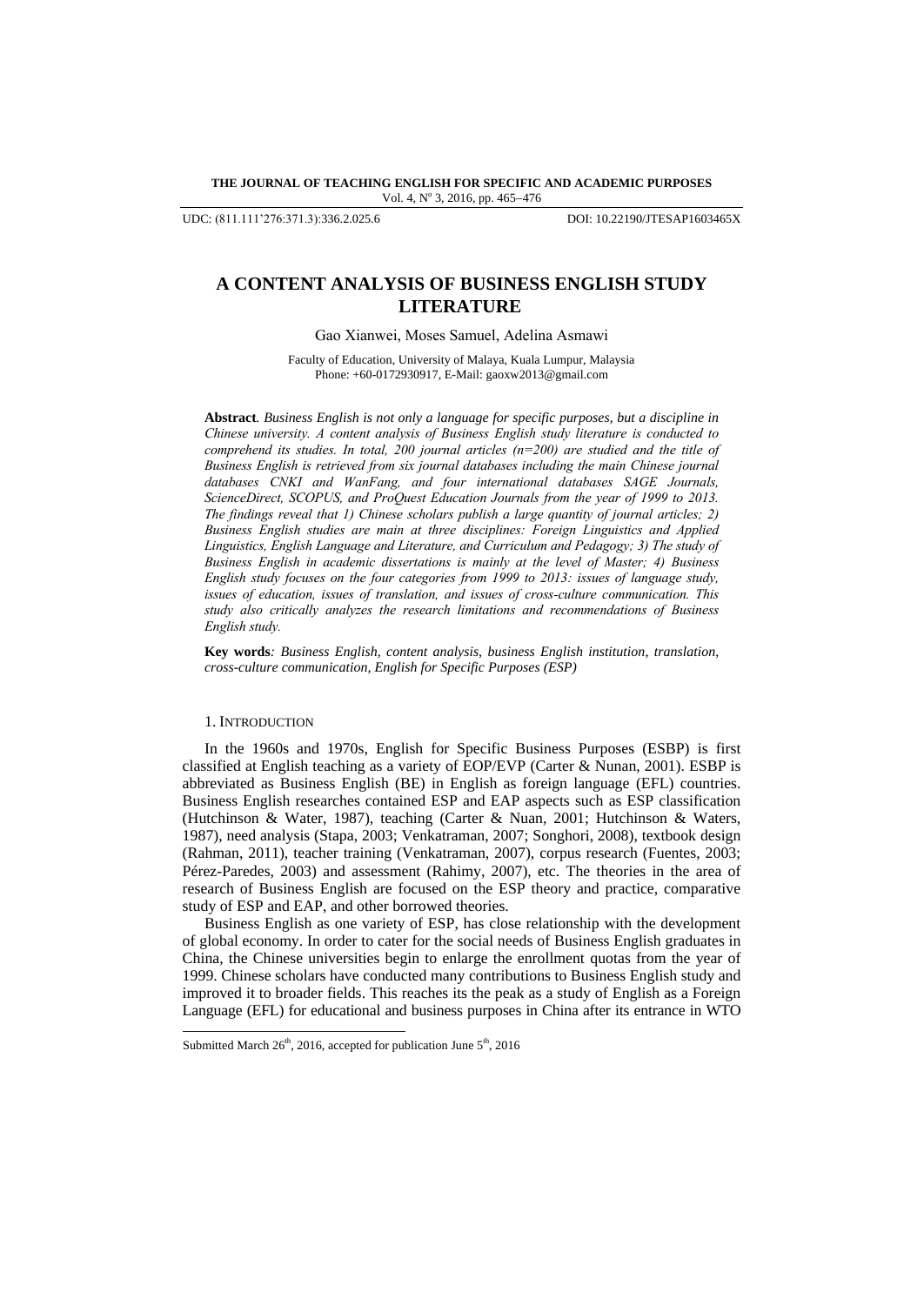in 2001. Researches on Business English study have covered wide fields including business language study, instruction, translation, and cross-culture communication. Zhou (2004) argues that Business English contains three essential elements, those being background knowledge of business, language in business settings, and business communication skills. It is necessary to survey the main journal articles and explore the content of Business English study.

### 2. RESEARCH QUESTIONS

The purpose of this study is to conduct a systematic review of the Business English study from 1999 to 2013, to investigate the limitations and recommendations for Business English study. The research questions focus on Business English study of:

- 1) What is the research situation in Business English study?
- 2) What is the content of Business English study?
- 3) What are the limitations of Business English study?
- 4) What are the recommendations of Business English study?

#### 3. RESEARCH METHODOLOGY

The qualitative content analysis method (Hsieh & Shannon, 2005) is chosen and 200 journal articles (n=200) are analyzed to categorize the research themes in Business English study from 1999 to 2013. The content of literature is conducted as inductive categories and then deductive categories to find out the situation and themes of business English study from the year of 1999 to 2013. To increase the reliability, the journal articles are selected from the high citation journal articles from six famous databases including CNKI, WanFang Data, SAGE Journals, ScienceDirect, SCOPUS, and ProQuest Education Journals.  $CNKI<sup>1</sup>$  and WanFang Data<sup>2</sup> collect all of the journal articles published in China, and graduate theses in Chinese universities.

The retrievals of databases are restricted to the period stretching from 1999 to 2013. To ensure the specificity of the reviewed articles, the keywords used for the retrievals are Business English, Business English teaching, Business English translation, Business English language, Business English Communication, and English for Specific Business Purposes. To further narrow down the research, the keywords combinations are used with 'and'and 'or', and retrieved alternatively as 'title' and 'keywords'.

### 4. FINDINGS

l

#### **4.1. Research Situation of Business English Study**

In order to explore the research tendency on the quantity of journal articles, the keyword of "Business English" is retrieved in the database of CNKI, Wanfang Data, SAGE Journal, ScienceDirect, SCOPUS, and ProQuest Education Journals, by the subject of "journal

<sup>1</sup> CNKI (www.cnki.net) refers to "*China National Knowledge Infrastructure*", founded at 1995, which is top one of the most popular three knowledge databases (CNKI, WanFang Data and CQVIP) in China, indexing all of journal articles, MA theses and PhD dissertations, magazine articles, newpapters, etc, in China.

<sup>&</sup>lt;sup>2</sup> WanFang Data (www.wanfang.com.cn) is one of the most popular knowledge databases in China, which indexes all journal articles, MA theses and PhD dissertations, magazine articles, newpapters, etc, in China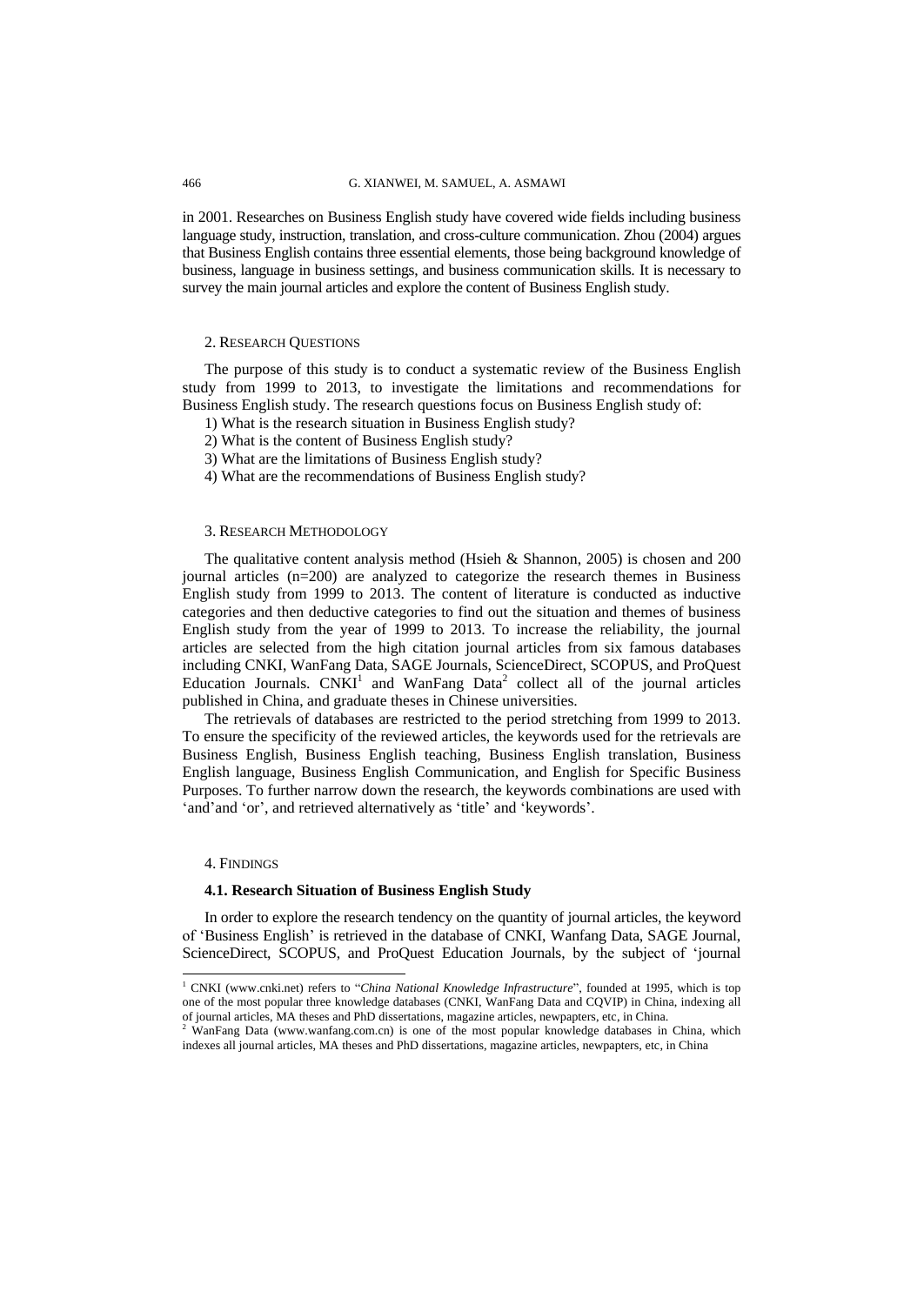articles" according to the "title" from the publishing date of 1999 to 2013. Findings reveal that the total quantity of published journal articles in WanFang Data is 9857, CNKI 8513 and ScienceDirect 214. Chinese scholars have published almost ten thousand journal articles from 1999 to 2013. There is a definite tendency that the researches of Business English have an overwhelming quantity of journal articles in WanFang Data and CNKI. Chinese scholars have conducted the main researches on Business English.

Table 1 Quantity of Journal Articles on Business English (Retrieved on 6 May, 2014)

| Main Database                     | Journal Article Quantity |  |
|-----------------------------------|--------------------------|--|
| WanFang Data                      | 9857                     |  |
| <b>CNKI</b>                       | 8513                     |  |
| <b>ScienceDirect</b>              | 214                      |  |
| <b>ProOuest Education Journal</b> | 35                       |  |
| <b>SAGE</b> Journal               | 24                       |  |
| Scopus                            |                          |  |

Findings also reveal that the number of published journal articles yearly is increasing stably and reaches a peak in 2012 at about 1515. And the quantity of MA (Master of Arts) theses is also increasing rapidly, which indicates that there are increasing numbers of scholars who are engaging in the researches of Business English at universities, with a total reach of 720 pieces from 1999 to 2013. At WanFang Data, there are 670 pieces of MA and PhD theses. However, most researches of Business English in the graduation dissertations are at the MA level, and only 7 pieces at the level of PhD dissertations.

Table 2 Quantity of Journal Article, MA thesis and PhD Dissertation in CNKI (Retrieved on 6 May, 2014)

| Year | Journal Article | <b>MA</b> Thesis | <b>PhD</b> Dissertation |
|------|-----------------|------------------|-------------------------|
| 1999 | 36              | 0                | 0                       |
| 2000 | 28              |                  | 0                       |
| 2001 | 45              | 4                | 0                       |
| 2002 | 55              | 6                | 0                       |
| 2003 | 86              | 4                | 0                       |
| 2004 | 98              | 18               | 0                       |
| 2005 | 183             | 24               | 0                       |
| 2006 | 251             | 43               | 1                       |
| 2007 | 543             | 50               | 0                       |
| 2008 | 749             | 79               | 0                       |
| 2009 | 967             | 98               | 0                       |
| 2010 | 1236            | 80               | 1                       |
| 2011 | 1372            | 106              | 0                       |
| 2012 | 1515            | 108              | 2                       |
| 2013 | 1349            | 97               | 3                       |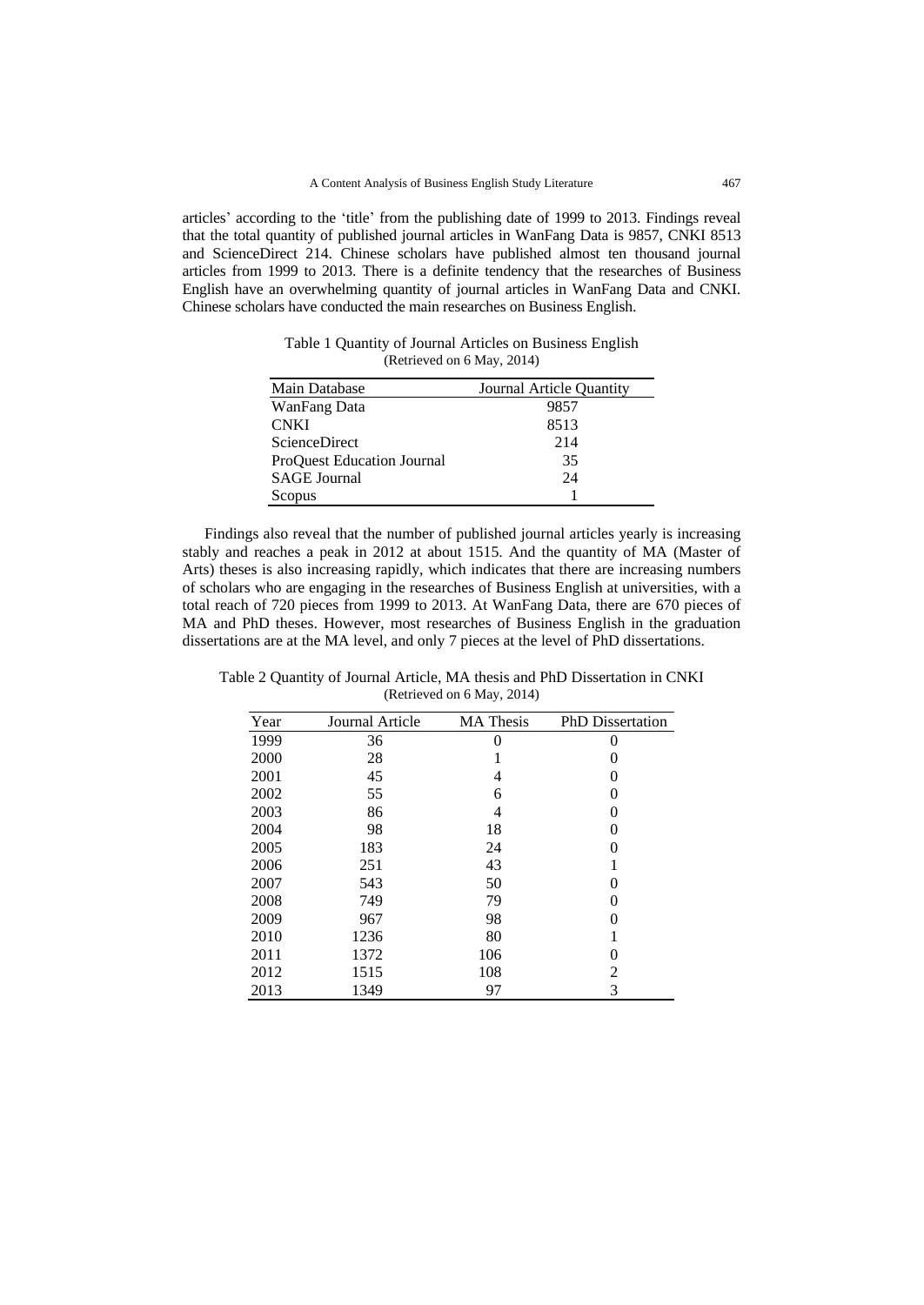Another finding reveals that Business English study in China is at the three main disciplines including Foreign Linguistics and Applied Linguistics, English Language and Literature, and Curriculum and Pedagogy.

| Discipline                                  | <b>Ouantity</b> |
|---------------------------------------------|-----------------|
| Foreign Linguistics and Applied Linguistics | 672             |
| <b>English Language and Literature</b>      | 157             |
| Curriculum and Pedagogy                     | 90              |
| Linguistics and Applied Linguistics         | 12              |
| Vocational and Technical Education          | h               |

Table 3 Research Disciplines of Business English in MA & PhD Dissertation (Retrieved from CNKI on 15 May, 2014)

The increasing publication of Business English journal articles are contributed to the research journals in China. There are many specific SSCI translation journals for Business English in China including Chinese Translators Journal, Chinese Science and Technology Translators Journal, Shanghai Journal of Translators, East Journal of Translation and Chinese Journal of ESP. English language and teaching journals which publish Business English articles on Business English teaching and linguistics studies, are Foreign Languages in China, Journal of Chinese Foreign Languages, Foreign Language World, Foreign Language Research, Modern Foreign Languages, Foreign Language Teaching and Research, and other hundreds of university journals.

Business English study theories originate from the language study such as First Language Teaching and Second Language Acquisition (SLA), linguistics, translation and communication. According to the retrieval of the journal database of CNKI searched by "title" from 1999 to 2013, Business English study is mainly focused at the four perspectives that include language study, education study, translation study, and cross-culture communication study.

Table 4 Research Fields of Journal Articles in CNKI (Retrieved on 25 May, 2014)

| Research Field                                         | <b>Article Quantity</b> |
|--------------------------------------------------------|-------------------------|
| <b>Education of Business English</b>                   | 10181                   |
| <b>Translation of Business English</b>                 | 1297                    |
| Language of Business English                           | 306                     |
| <b>Cross-culture Communication of Business English</b> | 651                     |

# **4.2. Content of Business English Study**

The arguments and findings in this article, by the review study of six databases, revolve around Business English study from the following four categories: (1) issues of language study, (2) issues of instruction, (3) issues of translation, (4) issues of crossculture communication.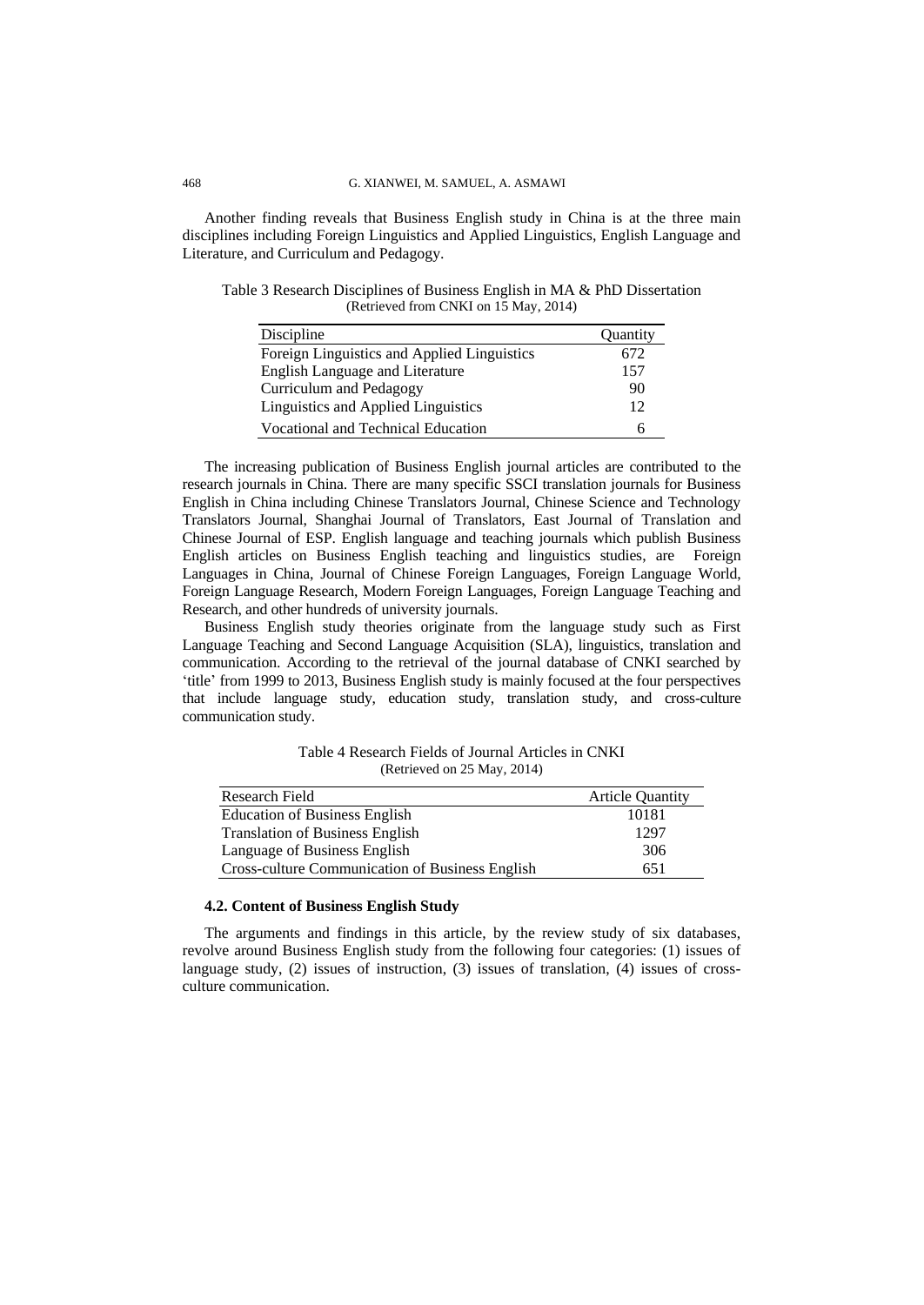### *4.2.1. Issues of Business English Language Study*

Business English is a variety of English for Specific Purposes, which has the specialized language characteristics including lexical, syntax and text characteristics. The lexical characteristics of Business English includes terminology, formality, polysemy, synonyms, abbreviations and unity (Chen, 2000, 2003).

The syntax characteristics of Business English includes simple sentences and model sentences in business letter writing; long sentences, compound sentences and compound complex sentences in business legal documents; passive sentences in business law, contract and finance; model sentences and pattern sentence in business law, letter writing and international trade documents (Mo, 2002, 2003; Li, 2004; Yu, 2009; Li, 2010).

Business text can be categorized as business letter and international trade correspondence, note, memo, notice, meeting summary, business report, advertisement, and contracts (Li, 2010). The business text contains the characteristics of politeness (Yu, 2009), pattern texts (Mo, 2003), and nominalization (Li, 2004; Dong, 2011).

Some researchers explore the lexical and syntax characteristics in different genres of Business English, such as business contract (Chen, 2003), business law (Liu, 2004; Weng, 2013), business letter writing (Weng, 2009), etc.

# *4.2.2. Issues of Business English Education*

The education study of Business English focuses on four parts: teaching methods, discipline construction and curriculum design, textbook and teaching materials construction, business English talent cultivation and development.

# 1) Teaching Methods

Business English teaching methods are borrowed from ESP, EAP, L1 teaching and SLA. There are theoretical studies and empirical studies on Business English listening, speaking, reading and writing. The popular Business English teaching methods are transferring from the teacher-centered teaching to the student-centered teaching in order to stimulate students" study interests and participation, such as task-based approach, discovery approach, group study approach, case study approach, study and discussion approach (Liu, 2001, 2003; Chen, 2005; Hou, 2007), and content-based instruction (CBI) (Yin, 2013). As for task-based approach, Gu (2006) argues for the six steps teaching model, including warm-up of basic knowledge, pre-task input, student"s self-learning, group discussion, real materials discussion and written report.

The empirical studies of Business English teaching focus on the efficiency of related study approaches, and the need analysis and the review study. Devimeenakshi and Tyagi (2013) argue the empirical study on Business English teaching methods in India classroom. Judge (2011) conducts the business language learning strategies for Spanish adult learners.

Business English writing teaching methods pay attention to the product approach and process approach, task-based approach, genre-based teaching approach and peer feedback (Li, 2009). Mehrpour and Mehrzad (2013) studies the genre of English Business e-mails. Genre studies of Business English writing focus on business letter, e-mail, contract, and other business documents.

Business spoken English teaching focuses on the situation teaching to simulate the different situations such as at bank, factory, company and meeting, the communicative teaching to cultivate the students" communication language competence and cross-culture communication ability.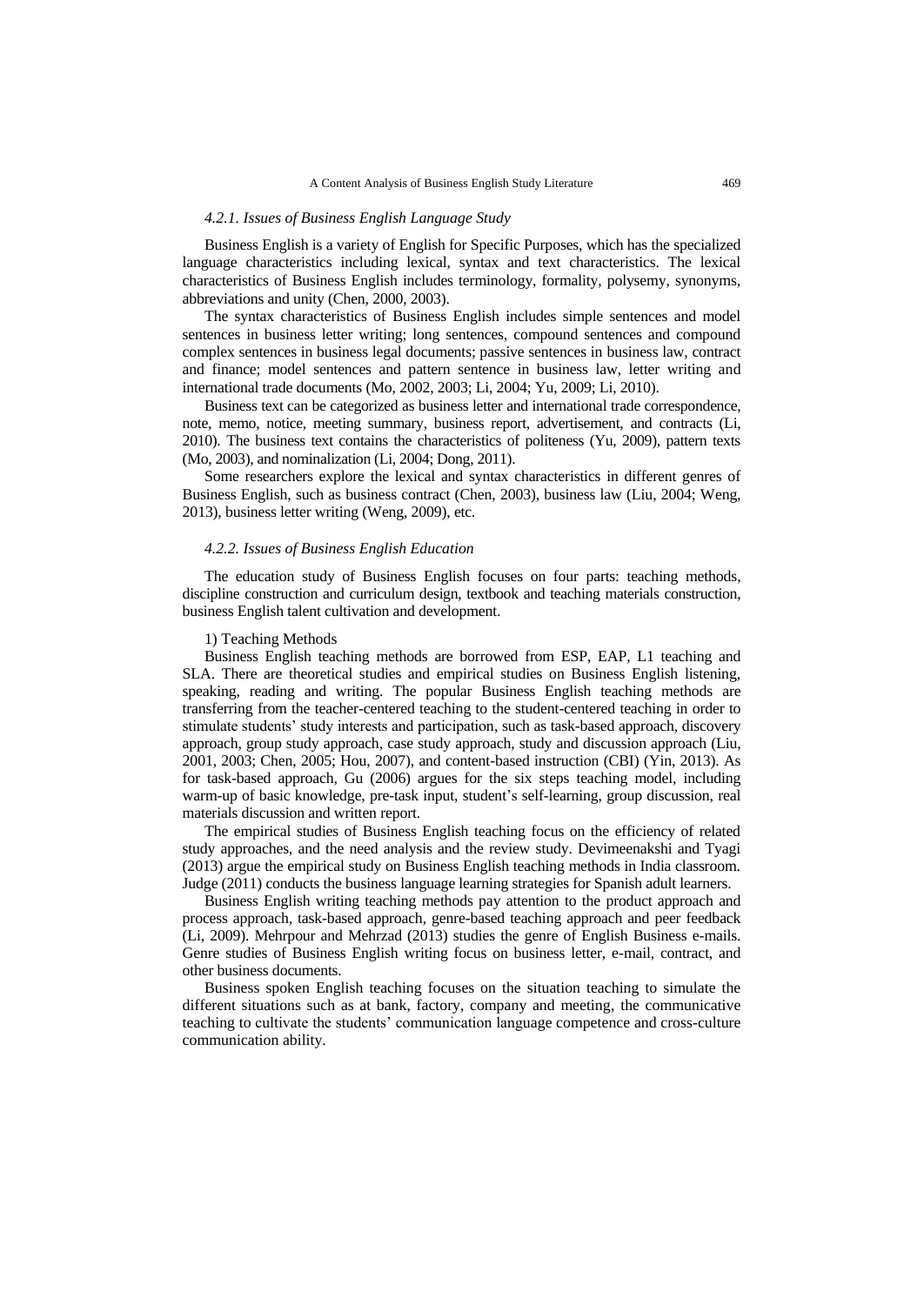### 2) Discipline Construction and Curriculum Design

Business English (also called English for International Trade Approach), was set as a research approach of university discipline of English Languages and Literature in many Chinese universities and Vocational and Technical Colleges at the end of 1990s and the beginning of 2000s (Zhou, 2004). In 2006, Chinese Ministry of Education authorized 6 universities to establish Business English Discipline (BED) for Bachelor"s degree. From then on, the Business English Approach, Business English Discipline construction, curriculum design, discipline construction and graduate cultivation are broadly discussed (Liu, 2009). Lin (2001) discusses the textbook compilation in Business English discipline construction. Sun and Gong (2001) argue the definition of Business English discipline. Yang (2003) empirically studies the situation and tendency of Business English discipline and makes a comparative study with Britain.

Business English discipline construction needs curriculum design and textbook compilation. Before the establishment of Business English discipline, there was a discussion whether the Business English discipline shall belong to the discipline of English Language and Literature or the discipline of Economy and Management. Its curriculum contains the courses of Language and Business, some called English Language + Business, or English Language + International Trade. The block of English Language includes compulsory courses such as English Reading, English Writing, English Listening, Spoken English and Integrated English, etc., and selective courses such as International Business, International Finance, International Trade and Practice, International Settlement, International Business Negotiation, and International Trade Correspondence (Zhou, 2004).

### 3) Teaching Materials Construction

The need analysis and curriculum construction are the premise and basics of textbook and teaching materials construction. Textbook compilation should be based on the principles of inter-disciplinary theory and inter-disciplinary talent cultivation and based on the guidance of practical, pertinent, knowledgeable, communicative, and scientific approach (Liu, 2010). In addition, Business English teaching materials shall pay attention to the language function and business knowledge function.

Business English Teaching curriculum needs teaching material which contains the three parts in Chinese university: integrated English courses (like listening, speaking, integrated reading and extensive writing), Business major courses (like International Trade Correspondence, Business English Translation, International Business, International Business Law, Marketing and Finance, etc.), and other business major and selective courses (like International Trade and Practice, Management, Accounting, Contract Law, etc.) (Li, 2013).

Textbook compilation shall adapt the teaching methodologies such as situation teaching and communicative teaching in oral Business English, genre in writing, and case study and analysis in international business and international trade practice, etc.

### 4) Business English Talent Cultivation and Development

The purpose of business English teaching is to cultivate qualified business talents, and to meet the needs of social economy development. Business English talent cultivation study pays attention to the local talent need analysis of various fields and districts, the cultivation and teaching strategies, the talent performance and knowledge structure survey, student internship, and the industry-university-research practice and corporation study (He, 2012; Bi, 2012; Wu, He, & Xiang, 2006). The industry-university-research practice and corporation study is broadly argued to combine the theory with practice, and to explore the internship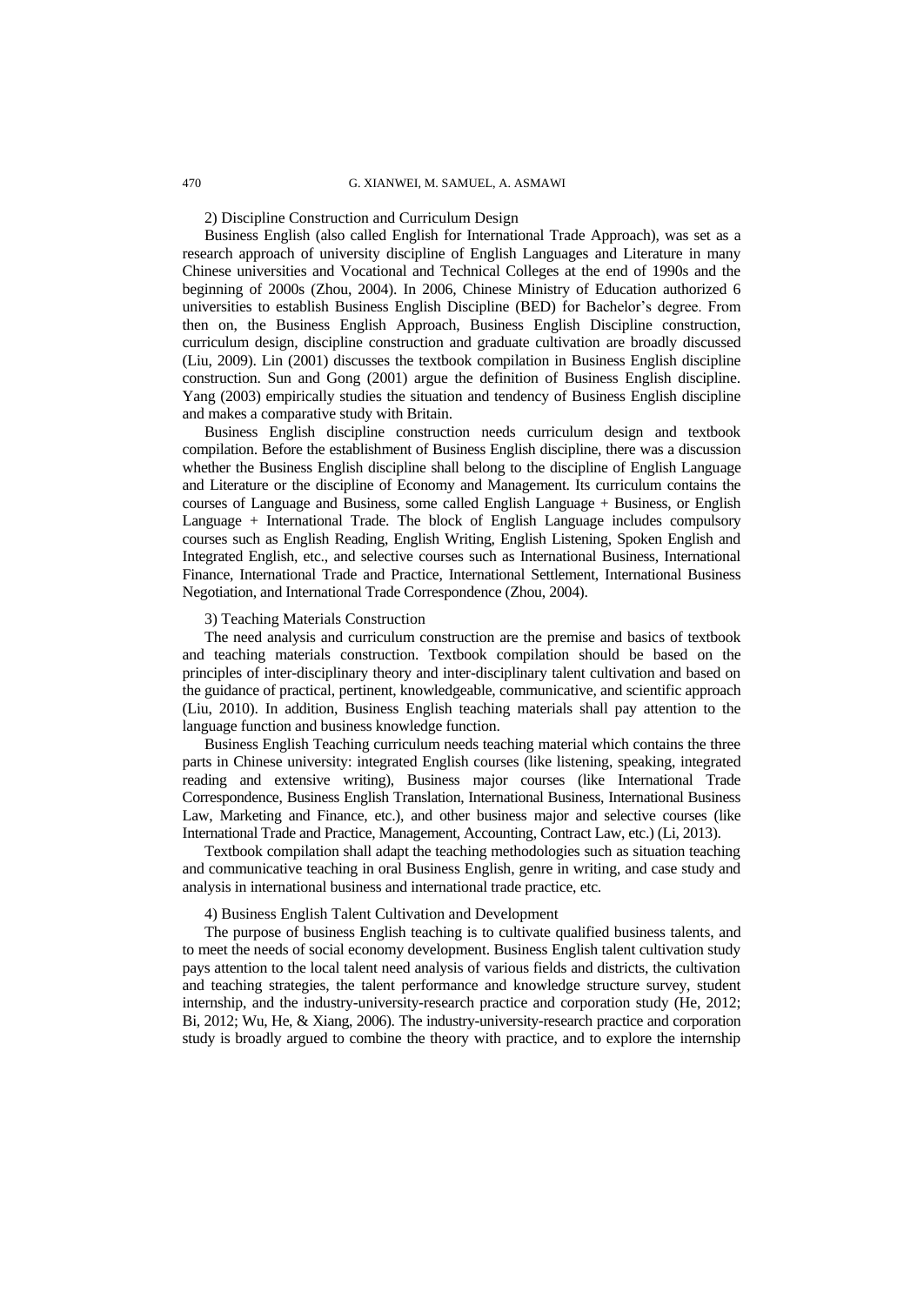methods and the cooperation strategies between university and industry (Zhao & Xiong, 2009; Liu, 2009).

#### *4.2.3. Issues of Business English Translation*

Business English Translation theories and practices are closely connected with translation theories and translation practices. On the study of Business English translation theories, the studies have been conducted by using the language translation theories such as "domestication" and "foreignalization" of advertisement translation and brand translation (Dai & Lv, 2005; He & Tan, 2007), Nida"s "dynamic equivalence", Newmark"s "relative translation", cultural translation (Zhang, 2013).

Cross-cultural communication factors influence Business English translation skills and strategies such as "geological location", "individual values", "social ideology", "history" and "culture" (Zhang, 2013). Therefore, there are skills and strategies to cross the culture gap and meet the cross-culture understanding of the different business culture in translation.

Translation principles and criterion of Business English translation are explored, such as "faithfulness, consistency, concreteness, expressiveness, and configuration" (Liu, 2004). Ma and Guan (2006) point out that different texts shall have different translation principles. Wang and Li (2008) insist that Business English translation has special characteristics and rules, which need "alteration" to promote "efficiency". In addition, Weng (2013) studies the translation principle of "dynamic message equivalence", and summarizes as "4Es" including a) equivalence of semantic message of source language and target language, b) equivalence of stylistic message of source language and target language, c) equivalence of cultural message of source language and target language, d) equivalence of business effect of source language and target language.

Translation practice studies are conducted in various Business English translation fields, such as the mistranslation and errors of international trade contract (Chen, 2000, 2003, 2005), insurance policy (Chen, 2003), WTO text (Chen, 2004; Wu, 2008), International finance (Mi, 2012; Xie, 2005), international trade correspondences (Wang & Guo, 2008), advertisement (Li & Ma, 2005; San & Li, 2003) and ESP researches such as medicine English, computer English, sailing English, fashion English, even hair product English (Gao, 2012, 2013), etc.

#### *4.2.4. Issues of cross-culture communication*

Cross-culture communication is a kind of constructing relationship among different countries or district, culture, linguistics, and religions. According to the Shannon-Weaver communication model (Shannon & Weaver, 1949), communication is a product of five elements: an information source, a transmitter, a channel, a receiver, and a destination. Business English cross-culture communication is conducted by businessmen to send English information source to their business partners in the whole world to reach the purpose of business transaction.

In 1950s, American anthropologist Hall (1973) defines the concept of "cross-culture communication" and pointed out the relationship between cross-culture communication and business (Wang, 2012). In Business English instruction, cross-culture communication is implied at the curriculum design, teaching methodology, and practical performance cultivation (Xiao & He, 2007; Fan, 2008; Wang, 2012).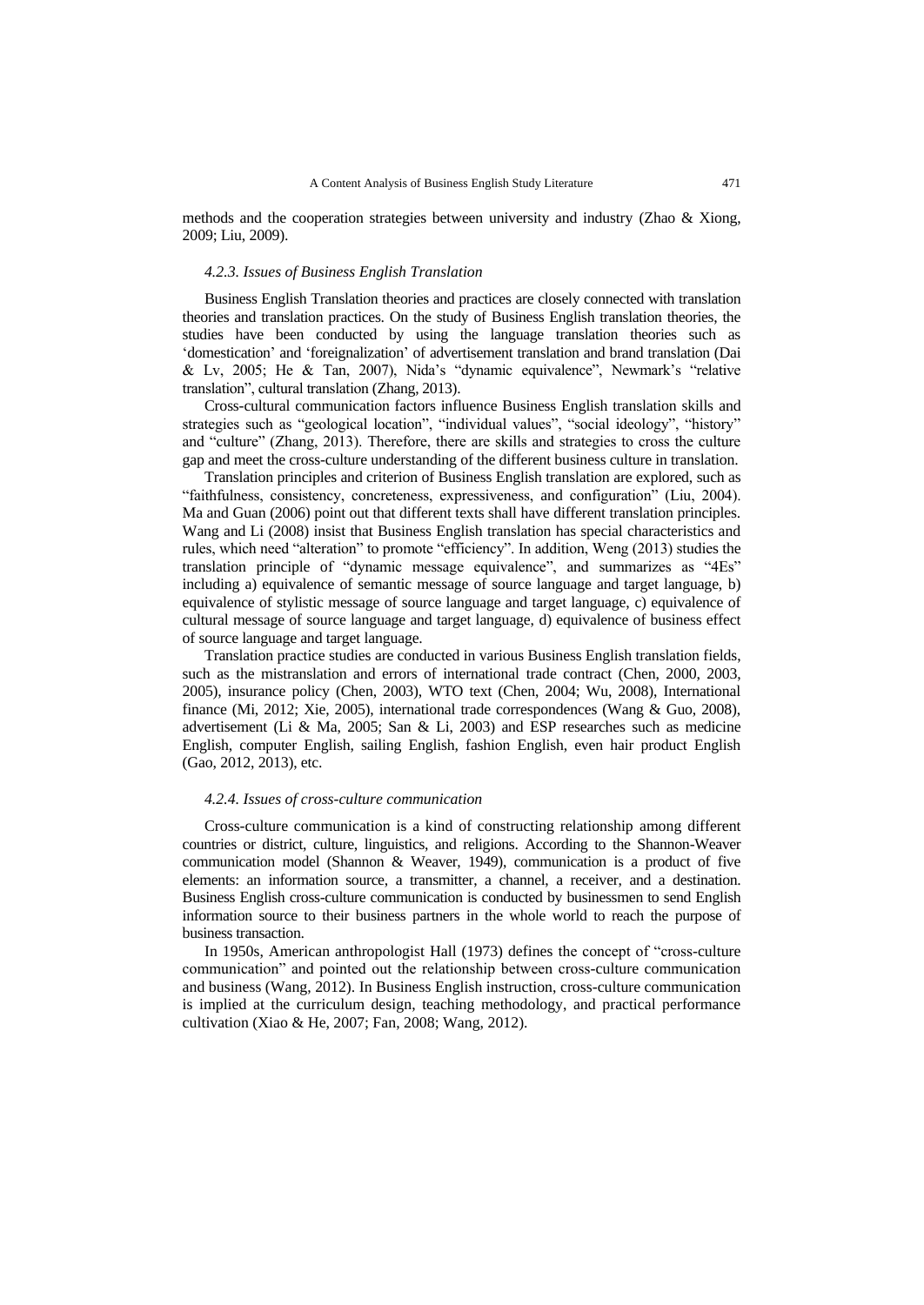The empirical study of language and non-language cross-culture communication compares different languages and cultures, such as USA and India (LeFebrve, 2011), America and Vietnam (Kohl, 2007), USA and Japan (Rogers et al, 2002), China and Sweden (He & Liu, 2010), etc. In addition, the other empirical study includes effectiveness of teaching and communication (Okoro, 2013), the survey of cross-cultural performance and ability (Fu & Li, 2003), and needs analysis, etc.

#### **4.3. Limitation of Business English Study**

Business English study from 1999 to 2013 has several limitations. First, although there is a large quantity of journal articles on Business English study in China, there are a lot of repeated researches in China. Many Chinese scholars pay little attention to the research methodology in academic studies. Second, most journal articles on Business English writing are published in low impact factor journals, and few ISI journals. This is because Business English study is regarded as an interdisciplinary subject in EFL countries. Many high impact factor journals do not accept articles on Business English study. There are only few ESP journals in the world such as ESP China, ESP Malaysia, and Asian ESP Journal. Third, the empirical studies of Business English instruction are mostly conducted on university or vocational and technology colleges students, but few for working staff and adults.

In addition, most of EFL countries regarded Business English as only a course at university, except China where it is a discipline. Therefore, there are few studies on Business English in the world from the aspect of discipline construction, curriculum design, talent cultivation, translation and cross-culture communication. Most of the studies deal with a Business English course outside China.

# **4.4. Recommendations for Business English Study**

There are several recommendations of Business English study. First, the theory study of Business English should construct a system to form the theory framework for Business English discipline. Second, Business English discipline construction needs not only teaching material but also people, which implies the urgent need for teacher training. However, a lot of scholars outside China do not regard Business English as a discipline. Third, Business English study neglected the study of assessment. Language for Specific Purposes (LSP) assessment differs from Language for General Purposes (LGP) in two parts: authenticity of task and interaction between language knowledge and specific purposes of content knowledge (Douglas, 2003). Business English curriculum assesses authenticity and situation application of language and business knowledge, and pays attention to the performance in formative assessment. In the long run, business language assessment should focus on the student-centered process of learning, which can be assessed by process assessment, portfolio assessment, and program assessment.

In addition, Business English teaching in EFL payed much attention to the English language, but neglected the balance of language and business knowledge. The language teaching theory and practice have mature development, but it needs to enhance teacher training, and class input of business knowledge.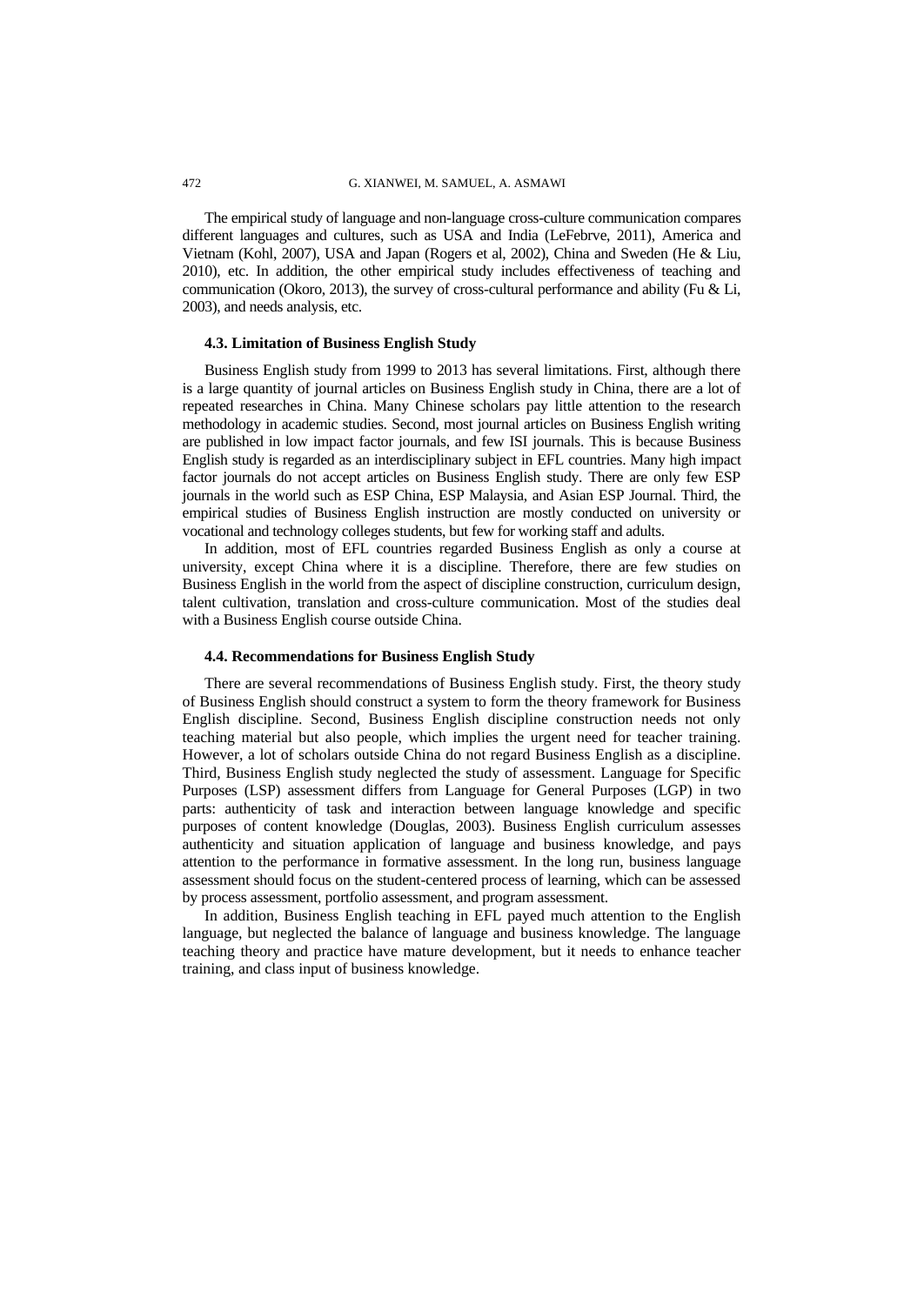### 5. CONCLUSION

According to the retrieval of journal articles in six main databases, Business English study has gained great achievement in China. The quantity of journal articles in China is overwhelmingly larger than in other countries. Yearly publication of journal articles has been over 1000 pieces since 2010. The number of MA theses and PhD dissertations also increase steadily, which implies significant research interests in Business English in Chinese higher education. Business English studies are mainly focused on the four aspects including education, translation, language and cross-cultural communication. The discipline study of Business English has achieved a lot in instruction, teaching material construction and teacher training.

The limitation of this study is that the literature is changing and a researcher cannot take the whole literature as sample to study the tendency and content of Business English study. The selected 200 articles are not enough for the study of the 15 years' Business English research. The categorization of the research tendency and content is from a macro aspect. Also, many specific studies are not explained in the findings.

This article analyzes Business English study in the four main parts, but there are other fields of theory studies which need analyses such as lexis, functional linguistics, cognitive linguistics, social linguistics, comparative linguistics, pragmatics, discourse analysis, corpus linguistics and teaching methodology. The empirical study of Business English mainly focuses on the survey of talent needs, efficiency of teaching methods, practical application of business English in business negotiation, translation and contract writing. For the further review study, each of the main four parts on Business English study can be analyzed in terms of content analysis.

#### **REFERENCES**

- Bi Xiuying. (2012). The Suggestions on training Business English talents for constructing Zhongyuan Economic Zone - based on the survey of the Business English majors in China. *Journal of Henan Institute of Science and Technology, (9),* 103-105.
- Carter, R., & Nunan, D. (2001). *The Cambridge guide to teaching English to speakers of other languages.* Cambridge: Cambridge University Press.
- Chen Bingbing. (2005). Keeping step with the economical globalization and establishing ESP teacher education model - take Business English teacher education as an example. *Foreign Language Education, 26(3),* 16-20.
- Chen Danxia. (2003). An Analysis of English-Chinese translation of insurance policy. *Journal of Minjiang University, 8,* 55-59.
- Chen Jianping. 2000. Stylistics characters and English-Chinese translation of English Business contracts. *Journal of Tianjin Foreign Languages, 12,* 32-36.
- Chen Jianping. (2003). The analysis of errors in business contract English. *Chinese Science and Technology Translators Journal, 11,* 40-45.
- Chen Jianping. (2005). Language characters and its translation in business contract English. *Chinese Translators Journal, 7,* 23-28.
- Chen Mingyao. (2004). The acceptability of WTO text translation. *Foreign Language and Foreign Languages Teaching, 11,* 22-26.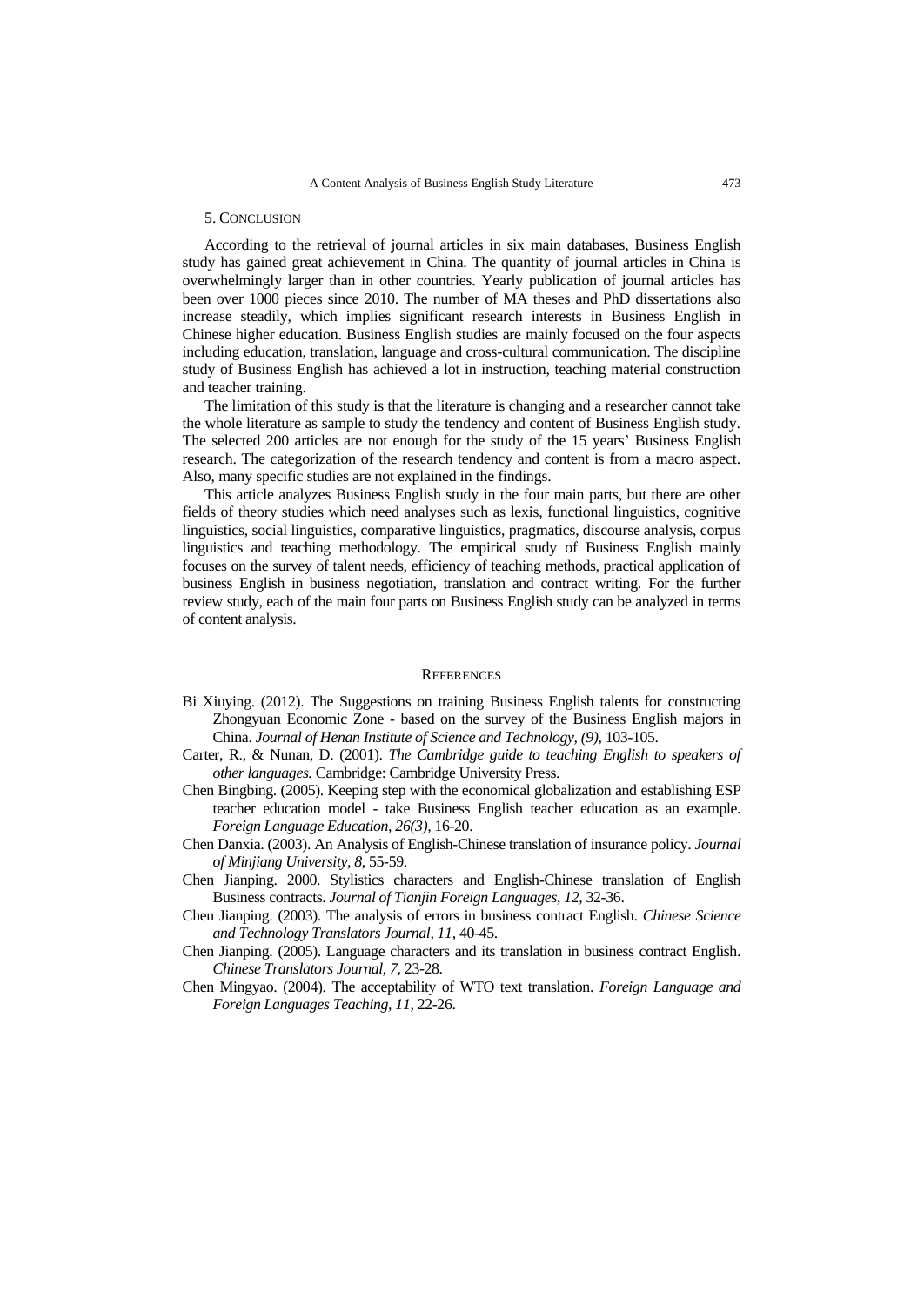- Dai Zongxian & Lv Hefa. (2005). The Research of Sign Language Chinese to English Translation: A case of 2012 Olympic Hosting City London. *Journal of Translation in China, (6),* 56-62.
- Devimeenakshi, K., & Tyagi, S. (2013). A study on teaching business English communication in Indian classroom. *English Language Teaching, 6(6),* 137-147.
- Dong Xiaobo. (2011). *International business English translation.* Beijing: Universality of International Business and Economy Press.
- Douglas, D. (2000). *Assessing languages for specific purposes: theory and practice.*  Cambridge: Cambridge University Press.
- Hall, E. T. (1973). *The silent language.* New York: A Division of Random House Inc. (Anchor Books).
- Fan Peilin. (2008). The Cross-culture strategies in business English teaching. *Journal of Chongqing University of Science and Technology (Social Sciences Edition), (3),* 221-223.
- Fu Yonggang & Li Tianxing. (2003). The survey and feedback of English cross-culture performance. *Journal of Southwest University for Nationalities (Philosophy and Social Sciences), 5(24),* 280-286.
- Fuentes, A. C. (2003). *The use of Corpora and IT in a comparative evaluation approach to oral business English.* Cambridge University Press.
- Gao Xianwei. (2012). The prominence of translator autonomy in hair product English translation. *Journal Huainan Vocational and Technical College, 4,* 9-13.
- Gao Xianwei. (2013). Module teaching strategies of hair product business English. *Assessment and Evaluation, 2,* 35-40.
- Gu Zhizhong. (2006). The application of task-based teaching methodology in business English teaching. *Journal Shandong Foreign Language Education, 3,* 30-34.
- He Rufei & Liu Jianchao. (2010). *Barriers of cross cultural communication in multinational firms - a case study of Swedish company and its subsidiary in China.* Halmstad School of Business and Engineering.
- He Xuelian. (2012). A research on regional economy-faced business English talent cultivation. *Journal of Changchun University, 4(22),* 464-468.
- He Xueyun & Tan Xiaoli. (2007). Advertisement translation: the reappearance of formal beauty and pragmatic function. *Shanghai Journal of Translators, (4),* 35-37.
- Hou Song. (2007). Research and recommendation of Business English Teaching methodologies. *Journal of Urumqi Vocational University, 16(4),* 108-110.
- Hsieh, H. F., & Shannon, S. E. (2005). Three approaches to qualitative content analysis. *Qualitative Health Research, 15(9),* 1277-1288.
- Hutchinson, T. & Water, A. (1987). *English for Specific Purposes.* Cambridge: Cambridge University Press.
- Judge, J. W. (2011). Use of language learning strategies by Spanish adults for Business English. *International Journal of English Studies, 12 (1),* 37-54.
- Kohl, K. S. (2007). Americans doing Business in Vietnam: communication differences. *International Business Communication,* 1-5.
- LeFeBvre, R. (2011). Cross-culture comparison of business ethnics in the US and India: A study of business codes of conduct. *Journal of Emerging Knowledge and Emerging Markets, (3),* 391-409.
- Li Feng. (2009). Review of business English writing teaching pedagogy. *Art And Literature for the Masses, 12,* 170-172.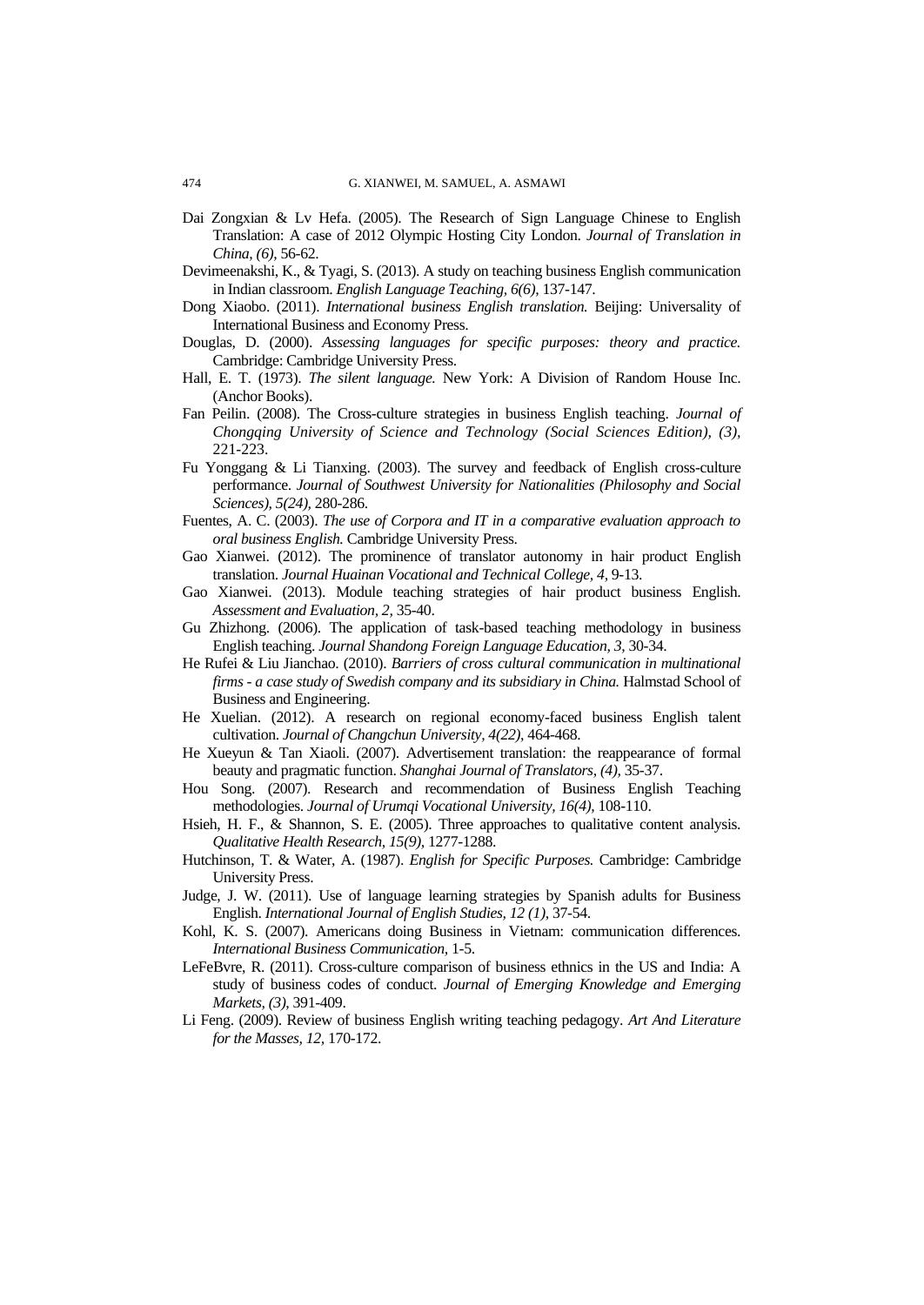- Li Jiuge. (2013). On the construction of business English colleges and universities. *Journal of Luoyang Institute of Science and Technology (Social Science), 23(3),* 79-82.
- Li Mi & Ma Caimei. (2005). A review of advertisement translation in China. *Chinese Science and Technology Translators Journal, 2,* 44-48.
- Li Ming. (2004). A study of the language and text characteristics of International English for Business Purposes. *Journal of Guangdong University of Foreign Studies, (2),* 32-37.
- Li Yiqian. (2010). Language characteristics and equivalent translation of International Business English. *Chinese Science and Technology Translators Journal, 2,* 31-34.
- Lin Tianhua. (2001). On the development of Business English as a discipline. *Journal of Xiamen University (Arts & Social Sciences), 4 (148),* 143-150.
- Liu Fagong. (2001). On the existence of ESP and ESP teaching. *Foreign Languages and Their Teaching, 12,* 2-6.
- Liu Fagong. (2003). On teaching interrelation between basic English & English for Specific Purposes. *Foreign Languages and Their Teaching, 1,* 15-18.
- Liu Fagong. (2004). *On the analysis of business Chinese to English translation.* Beijing: Foreign Languages Teaching and Research Press.
- Liu Fagong. (2009). The business English discipline from none to existence in China. *Foreign Language World, 6,* 10-16.
- Liu Qingchun. (2010). The textbook construction and publishing tendency and model in Vocational and Technical Colleges. *China Publishing Journal, 24(14),* 46-59.
- Liu Yujuan. (2009). Industry-university-research corporation and Business English Instruction. *Journal of ABC Wuhan Training College, 4 (136),* 65-67.
- Ma Huijuan & Guan Xingzhong. (2006). China"s translation theories in 50 years: Retrospect and prospection. *Gansu Social Science, 2,* 34-37.
- Mehrpour, S., & Mehrzad, M. (2013). A comparative genre analysis of English business emails written by Iranians and native English speakers. *Theory and Practice in Language Studies, 3(12)*, 2250-2261.
- Mi Chao. (2012). The application of functional translation theory in Finance English translation. *Oversea English, 3,* 45-49.
- Okoro, E. (2013). International organizations and operations: An analysis of cross-cultural communication effectiveness and management orientation. *Social Science Research Network, 1,* 88-92.
- Pascual Pérez-Paredes. (2003). Small corpora as assisting tools in the teaching of English news language: A preliminary tokens-based examination of Michael Swan"s practical English usage news language Wordlist. *ESP World, 6(2),* 1-12.
- Rahimy, R. (2007). A coursebook evaluation. *ESP World, 2(15),* 88-90.
- Rahman, M. M. (2011). English language teaching in Saudi Arabia: A case study of learners" needs analysis with special reference to Community College, Najran University. *Language in India, 367-461.*
- Rogers, E. M., Hart, W. B., & Mllke, Y. (2002). Edward T. Hall and the history of intercultural communication: the United States and Japan. *Keio Communication Review, 24,* 3-27.
- San You & Li Jing. (2003). The transfer of culture image in advertisement translation. *Chinese Science and Technology Translators Journal, 2,* 12-16.
- Shannon, C. E., & Weaver, W. (1949). *The mathematical theory of communication*. University of Illinois Press.